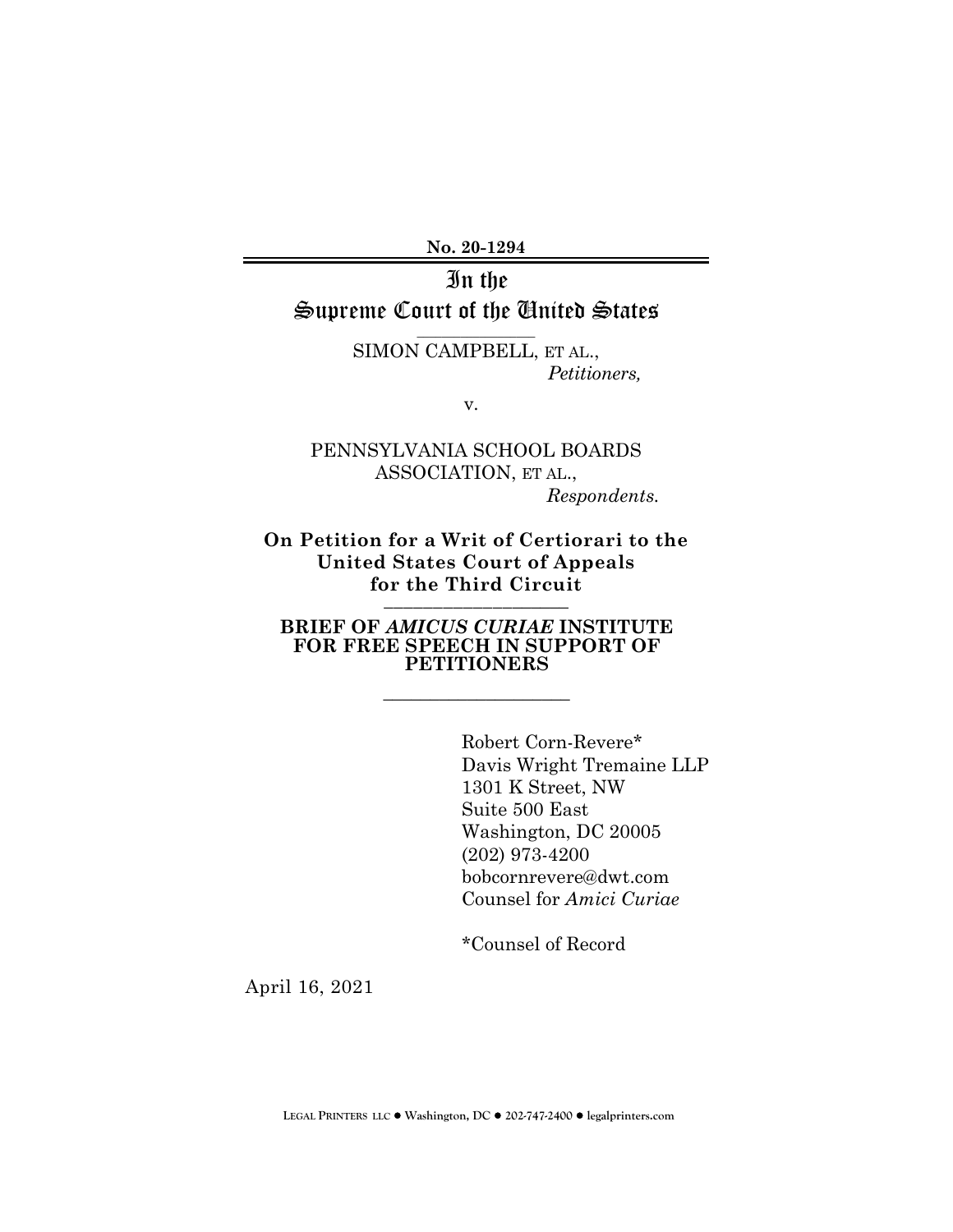### **QUESTIONS PRESENTED**

1. Are state actors, acting under color of state law, entitled to claim petitioning immunity from liability for a First Amendment retaliation claim brought under 42 U.S.C. § 1983?

2. If such immunity exists, is a showing that a state actor's civil lawsuit was (a) objectively baseless, and (b) filed for the purpose and with the intent of chilling First Amendment-protected speech and petitioning activities sufficient to overcome any petitioning immunity claimed by the state actor?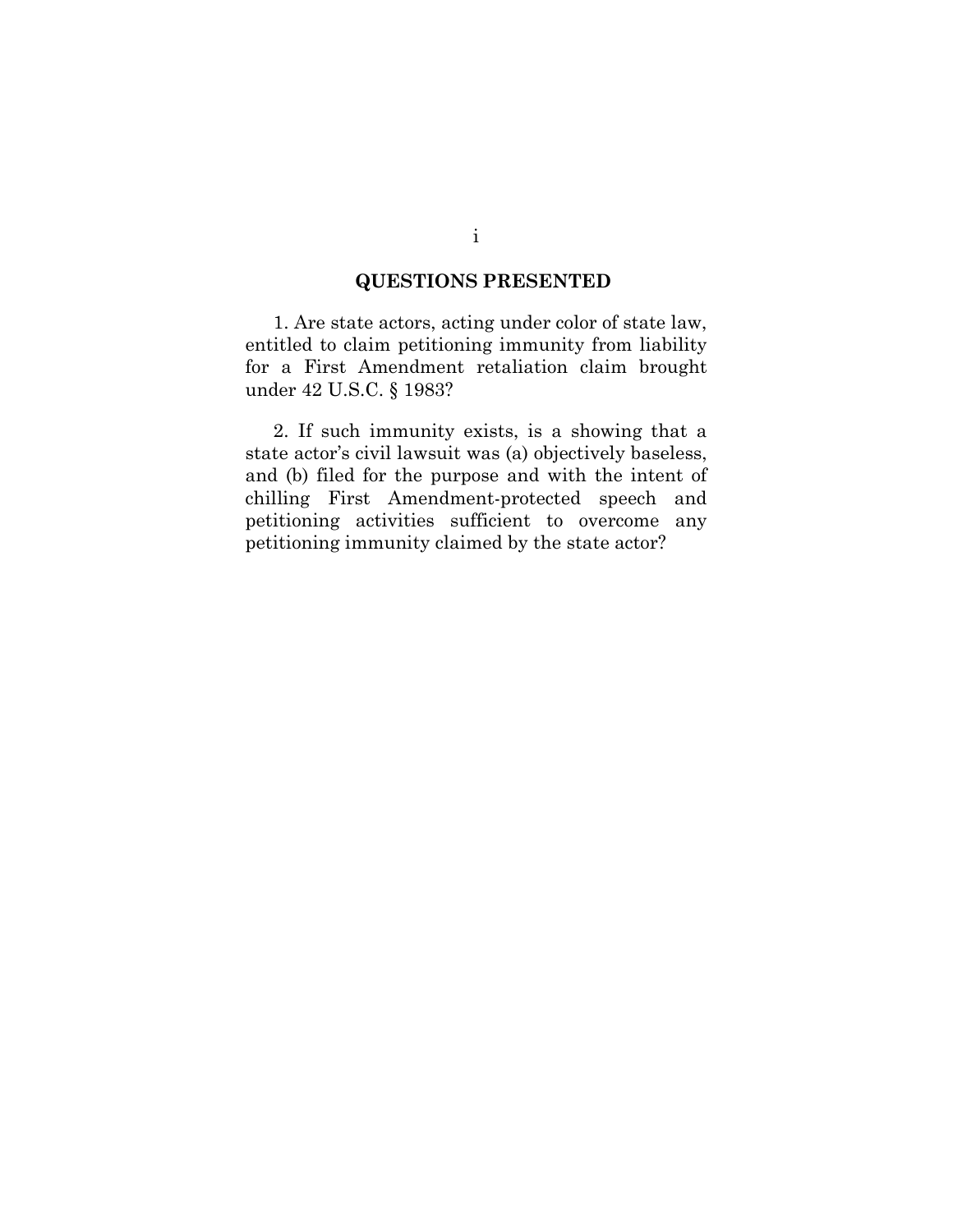## **TABLE OF CONTENTS**

| INTERESTS OF AMICUS CURIAE 1                                                                   |
|------------------------------------------------------------------------------------------------|
| REASONS FOR GRANTING THE WRIT1                                                                 |
| THE DECISION BELOW REFLECTS A<br>I.<br>FUNDAMENTAL MISUNDERSTANDING<br>REGARDING THE NATURE OF |
| II. THE COURT SHOULD ACCEPT REVIEW TO<br>RESOLVE A SPLIT BETWEEN THE                           |
|                                                                                                |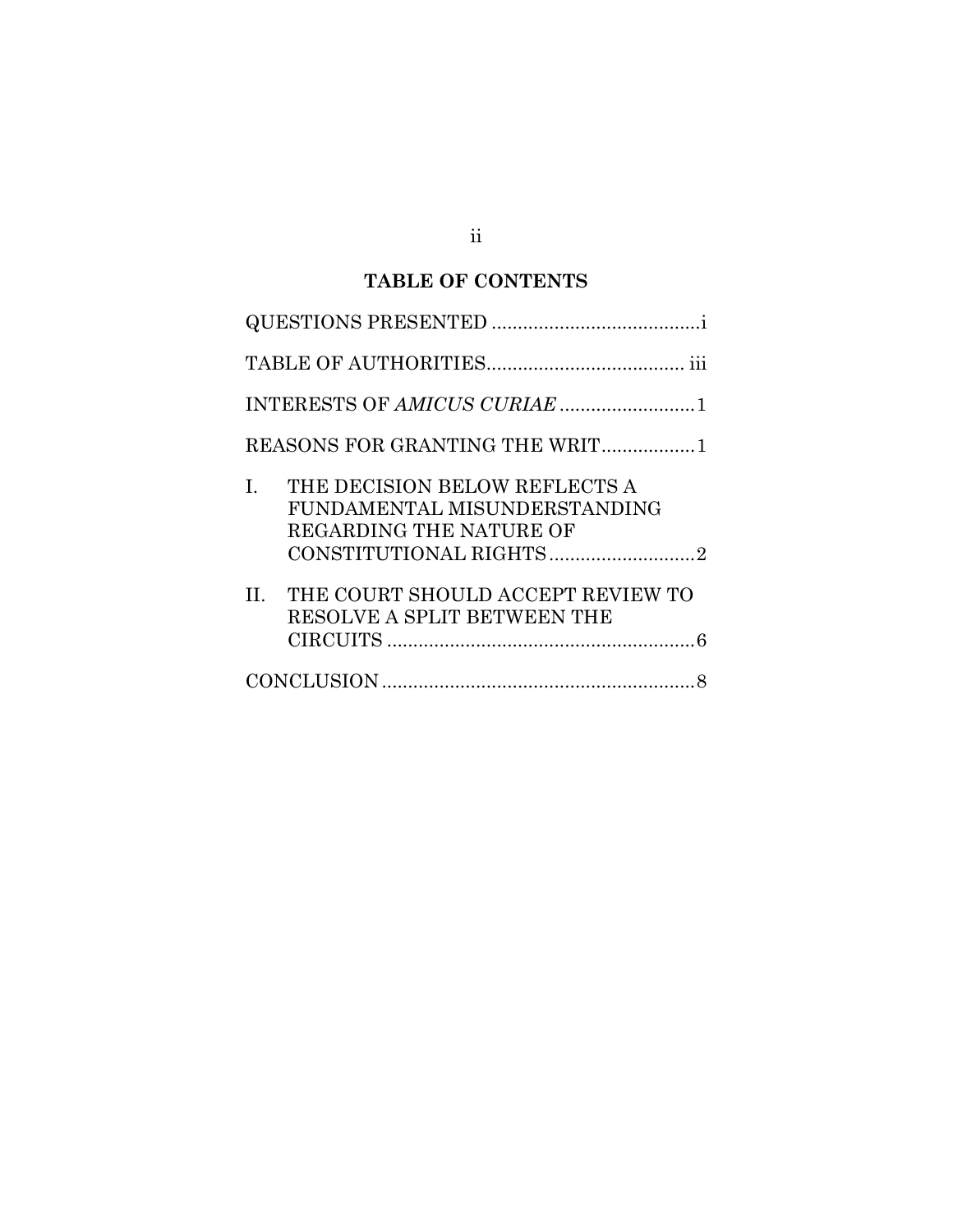### **TABLE OF AUTHORITIES**

## **Page(s)**

## **Cases**

| Am. Family Ass'n v. City & Cty. of San Francisco,                   |
|---------------------------------------------------------------------|
| Backpage.com, LLC v. Dart,                                          |
| Bantam Books, Inc. v. Sullivan,                                     |
| Borough of Duryea v. Guarnieri,                                     |
| CBS, Inc. v. Democratic Nat'l Comm.,                                |
| Eastern R.R. Presidents Conference v.<br>Noerr Motor Freight, Inc., |
| Garcetti v. Ceballos,                                               |
| Glassroth v. Moore,                                                 |
| Hartman v. Moore,                                                   |

## iii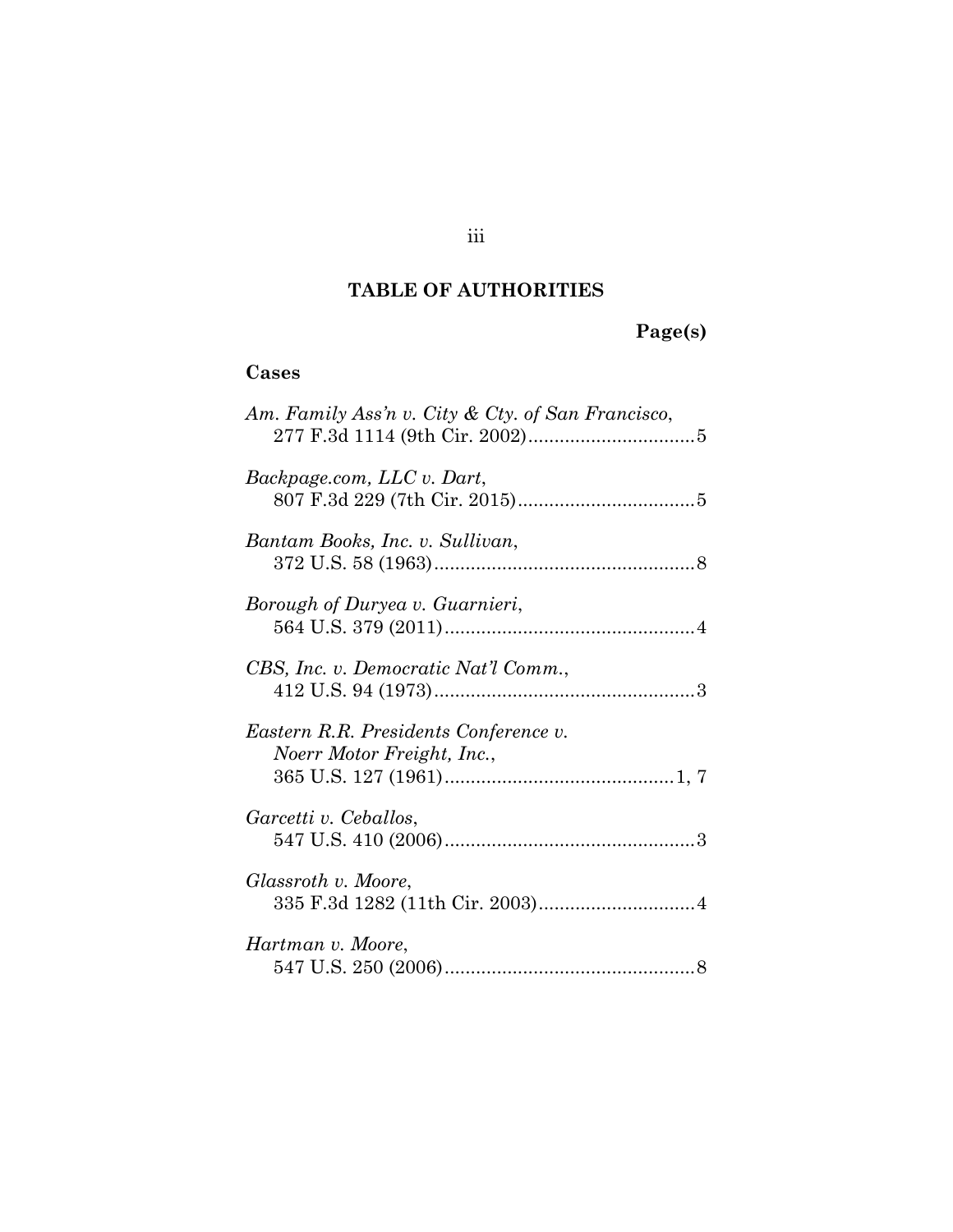iv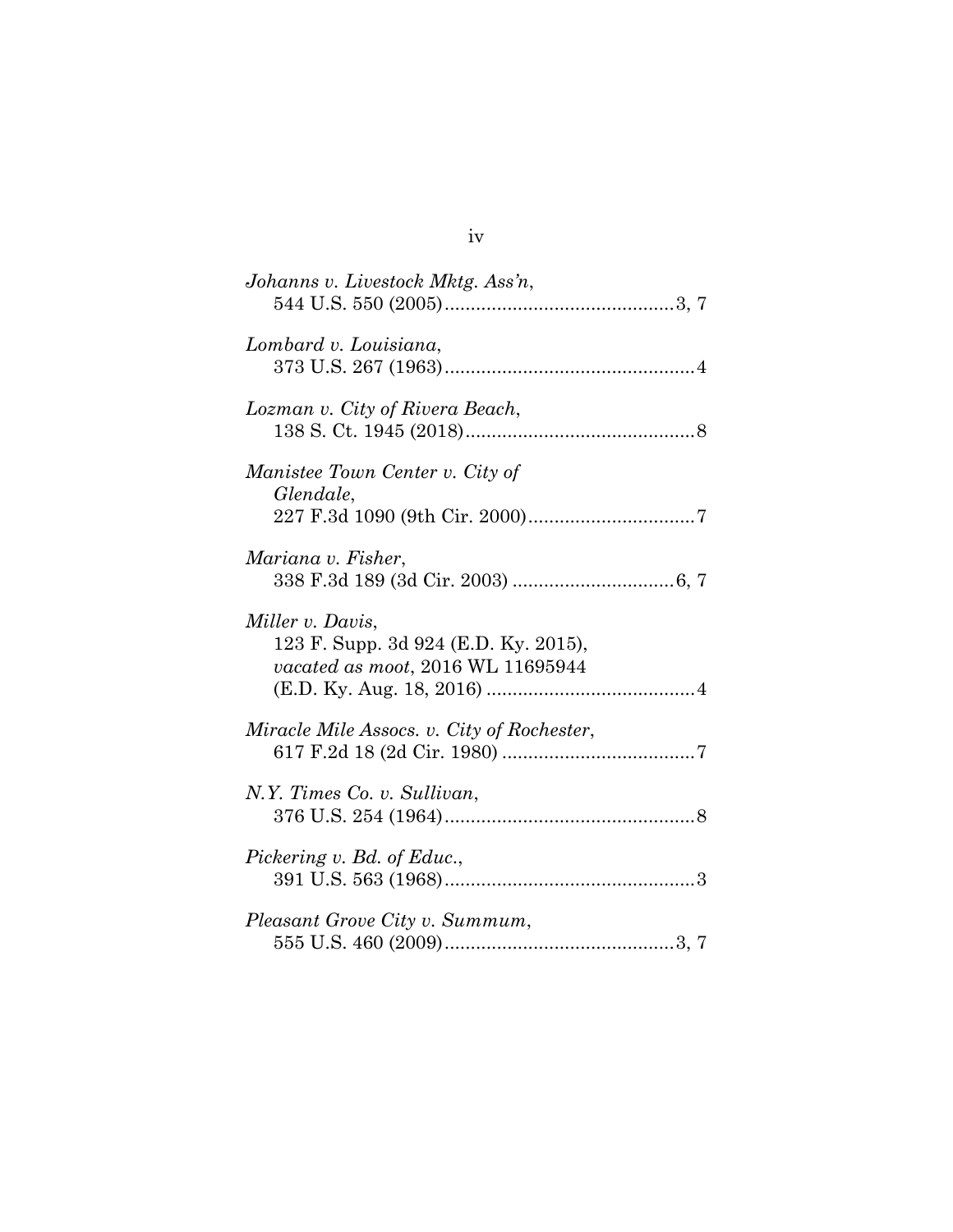| Republican Party of Minn. v. White,                           |  |  |
|---------------------------------------------------------------|--|--|
| United Mine Workers v. Pennington,                            |  |  |
| Video Int'l Prod. Co. v. Warner-Amex<br>Cable Commc'ns Corp., |  |  |
| Walker v. Tex. Div., Sons of Confederate<br>Veterans, Inc.,   |  |  |
| Williams v. Mayor & City Council of Balt.,                    |  |  |
| <b>Constitutional Provisions and Statutes</b>                 |  |  |
|                                                               |  |  |
|                                                               |  |  |
| <b>Other Authorities</b>                                      |  |  |

| Mark G. Yudof, WHEN GOVERNMENT |  |
|--------------------------------|--|
|                                |  |

v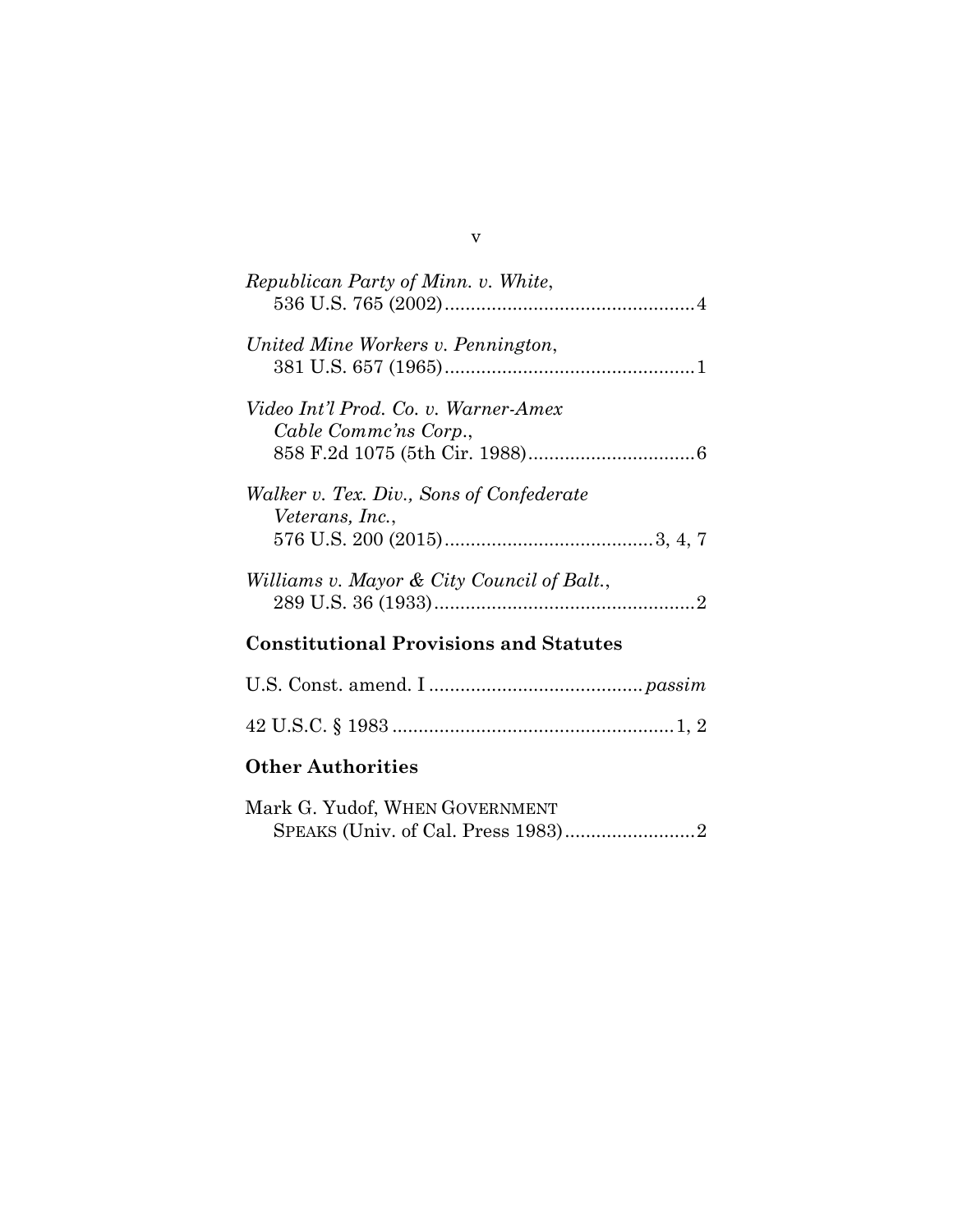#### **INTERESTS OF** *AMICUS CURIAE***<sup>1</sup>**

The Institute for Free Speech is a nonpartisan, nonprofit organization that works to defend the rights to free speech, assembly, press, and petition. In addition to scholarly and educational work, the Institute represents individuals and civil society groups in cases at the intersection of political regulation and First Amendment liberties.

#### **REASONS FOR GRANTING THE WRIT**

The Third Circuit agreed that the government defendants in this case suppressed or punished Petitioners' use of the Pennsylvania Right to Know Law by filing objectively baseless state tort claims for defamation, tortious interference with contractual relations, and abuse of process. App. 25a-26a. However, it applied the *Noerr-Pennington* doctrine a judicially created defense securing First Amendment rights against certain business torts—to bar Petitioners' Section 1983 action alleging government retaliation. App. 14a-17a, 27a-30a.<sup>2</sup> Thus, the Third Circuit held that the First

<sup>1</sup> All parties have consented to this *amicus curiae* brief. No counsel for a party authored this brief in whole or in part, and no person or entity other than *amicus* and its counsel made a monetary contribution to the preparation or submission of this brief.

<sup>2</sup> *Eastern R.R. Presidents Conference v. Noerr Motor Freight, Inc.,* 365 U.S. 127 (1961); *United Mine Workers v. Pennington*, 381 U.S. 657 (1965).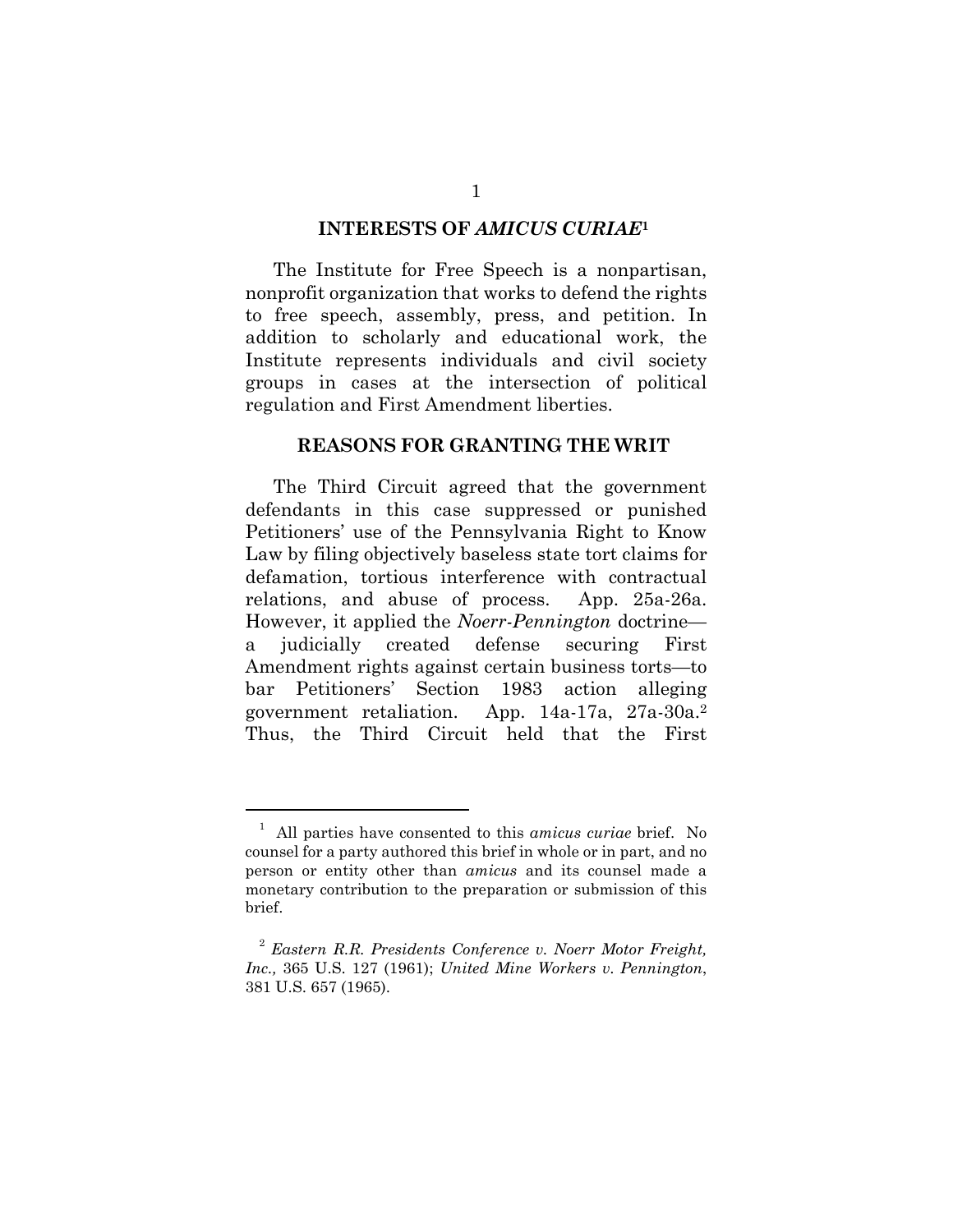Amendment shielded government defendants from Petitioners' retaliation claim.

*Amicus* Institute for Free Speech support Petitioners and urge the Court to grant certiorari, focusing on the threshold question of whether a state entity has a First Amendment "right" to petition that may provide immunity from liability for constitutional torts. If the Court grants review, it should also address Petitioners' second question, but a correct resolution of the first question would render it superfluous.

### **I. THE DECISION BELOW REFLECTS A FUNDAMENTAL MISUNDERSTANDING REGARDING THE NATURE OF CONSTITUTIONAL RIGHTS**

The Third Circuit's decision that the First Amendment provides the government immunity from Section 1983 claims based on a "right to petition" fundamentally misapplies constitutional doctrine. Governments do not have constitutional *rights*; they exercise *powers* limited by the Constitution. "Constitutional rights like those embodied in the Bill of Rights have not been extended to government bodies, but only to individuals and groups within the private sector." Mark G. Yudof, WHEN GOVERNMENT SPEAKS 44 (Univ. of Cal. Press 1983).

A governmental unit "created by a state for the better ordering of government, has no privileges or immunities under the Federal Constitution which it may invoke in opposition to the will of its creator." *Williams v. Mayor & City Council of Balt.*, 289 U.S. 36, 40 (1933). It is "inconceivable that governments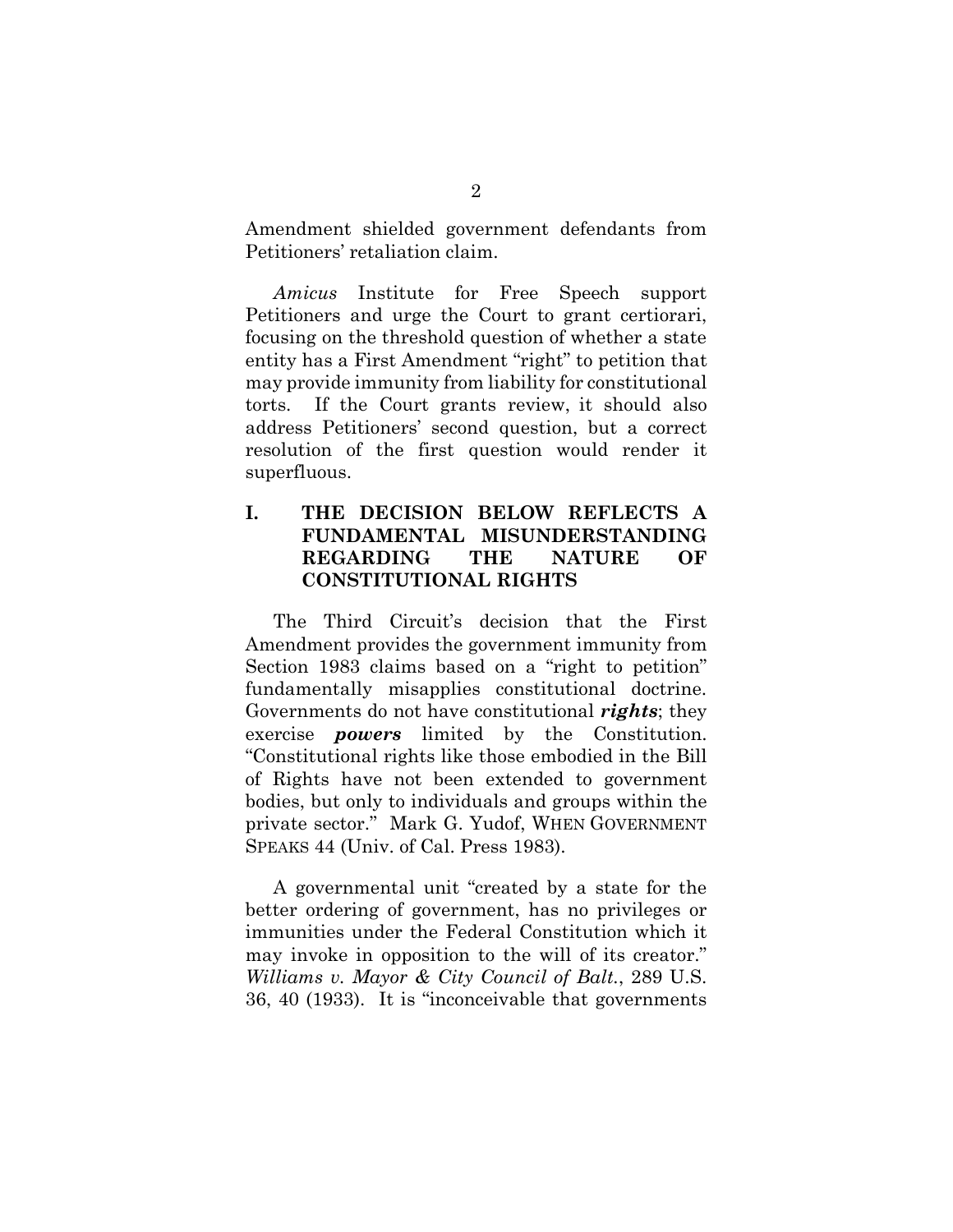should assert First Amendment rights antagonistic to the interests of the larger community," and doing so in this context especially "would be standing the world on its head." Yudof, *supra*, at 45. *See CBS, Inc. v. Democratic Nat'l Comm.*, 412 U.S. 94, 139 (1973) (Stewart, J., concurring) ("The First Amendment protects the press from governmental interference; it confers no analogous protection on the Government.").

The government speech doctrine, based on the principle that the power to engage in speech is integral to performing governmental functions, recognizes this distinction between state powers and personal rights. *E.g*., *Walker v. Tex. Div., Sons of Confederate Veterans, Inc.*, 576 U.S. 200, 207-08 (2015); *Pleasant Grove City v. Summum*, 555 U.S. 460, 467-68 (2009). Government speech is an aspect or manifestation of sovereignty. Accordingly, once speech is categorized as that of the government, the First Amendment does not apply. *Walker*, 576 U.S. at 207 ("government actions and programs that take the form of speech[] do not normally trigger … First Amendment rules"); *Summum*, 555 U.S. at 467 ("The Free Speech Clause restricts government regulation of private speech; it does not regulate government speech."). *See also Johanns v. Livestock Mktg. Ass'n,* 544 U.S. 550, 553 (2005) ("[T]he Government's own speech ... is exempt from First Amendment scrutiny").

No doubt, government officials retain their personal First Amendment rights *to speak as citizens*, *Pickering v. Bd. of Educ*., 391 U.S. 563, 574 (1968), but "when public employees make statements pursuant to their official duties, the employees are not speaking as citizens for First Amendment purposes." *Garcetti v.*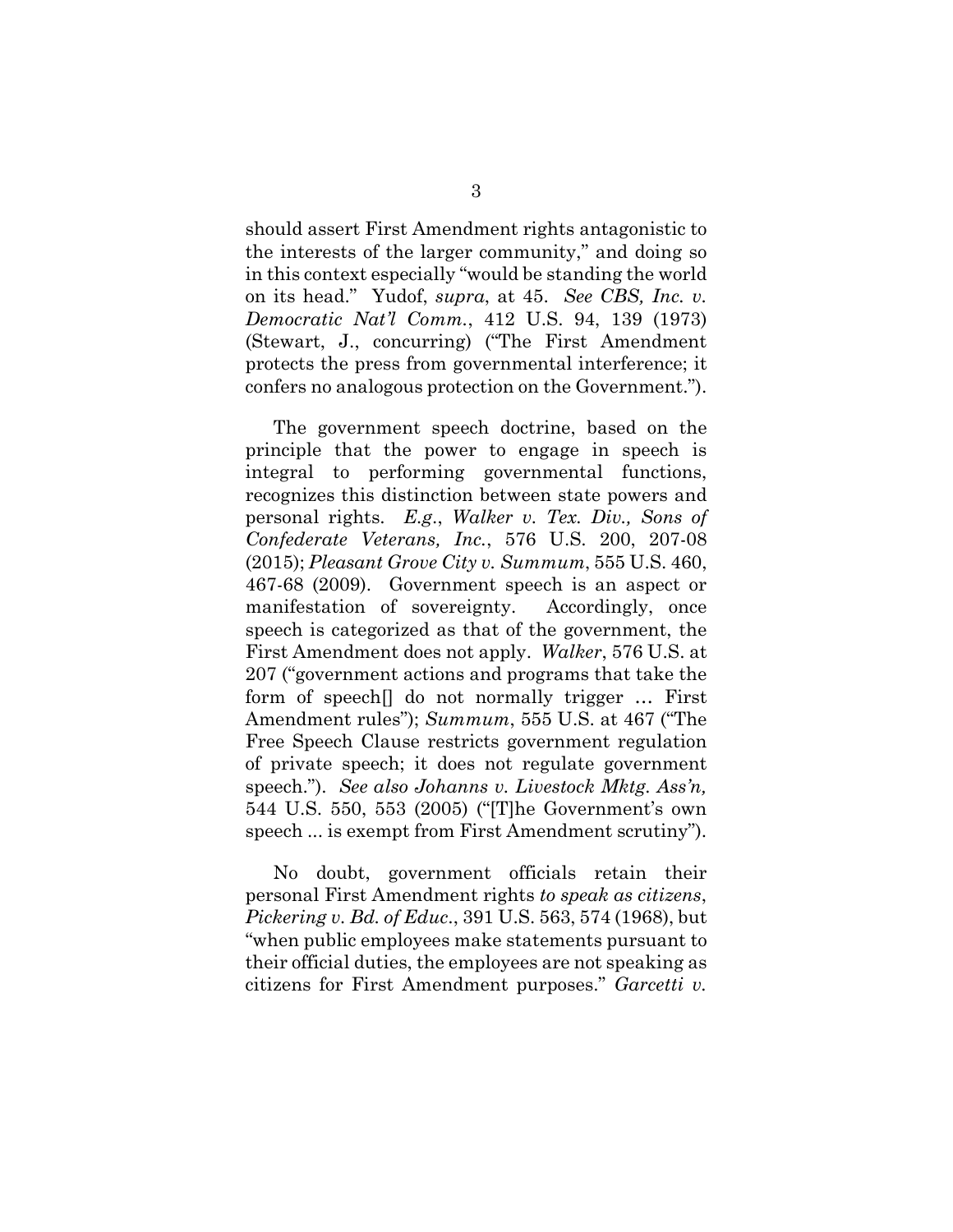*Ceballos*, 547 U.S. 410, 421 (2006); *see Borough of Duryea v. Guarnieri*, 564 U.S. 379, 386 (2011). When government officials speak as agents of the state, their actions are an exercise of governmental power that can be limited by the First Amendment. *Walker*, 576 U.S. at 208 ("the Free Speech Clause itself may constrain the government's speech").<sup>3</sup>

The government speech doctrine merely acknowledges the well-established principle that the government's power to "speak" cannot be used to achieve an unconstitutional result – either through official pronouncements or informal proclamations that have "at least as much coercive effect as an ordinance." *Lombard v. Louisiana*, 373 U.S. 267, 273- 74 (1963) ("[O]fficials' statements … that the city would not permit Negroes to seek desegregated service in restaurants … must be treated exactly as if [the city] had an ordinance prohibiting such conduct…. [T]he voice of the State directing segregated service at the restaurant. cannot stand."

 $3$  Thus, a county clerk has a First Amendment right to join any church she wants and express her opposition to gay marriage, but has no constitutional right as a government official to refuse to issue marriage licenses to gay couples based on her faith. *Miller v. Davis*, 123 F. Supp. 3d 924 (E.D. Ky. 2015), *vacated as moot*, 2016 WL 11695944 (E.D. Ky. Aug. 18, 2016). Likewise, a candidate for a judicial position has a First Amendment right to advocate his views during his campaign, *Republican Party of Minn. v. White*, 536 U.S. 765 (2002), but has no authority as a judge to impose his personal beliefs from the bench. *Glassroth v. Moore*, 335 F.3d 1282 (11th Cir. 2003) (Chief Justice of Alabama Supreme Court violated Establishment Clause by placing monument to the Ten Commandments in the state judicial building).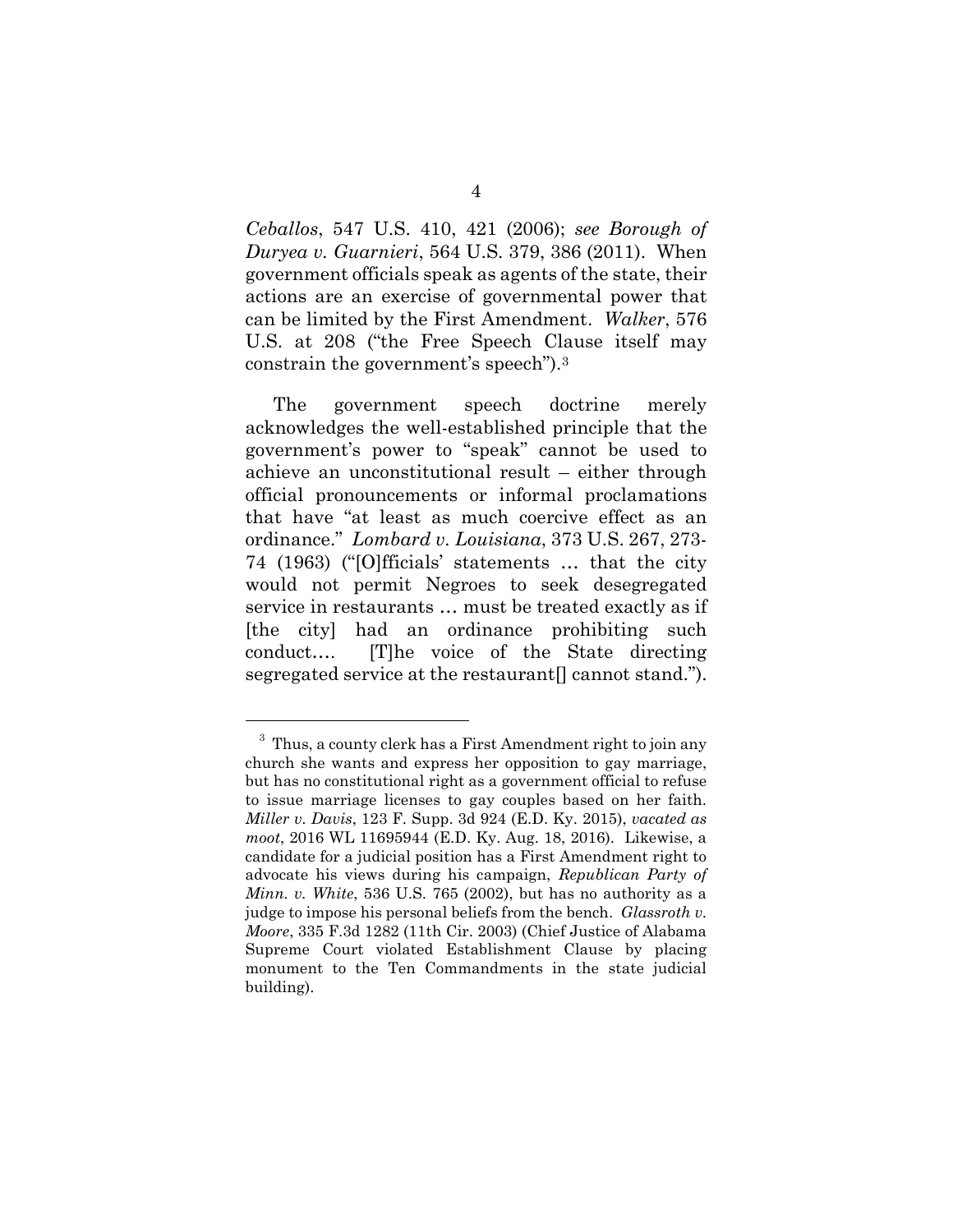These principles apply with particular force in this case, where the government is seeking First Amendment immunity in the form of a "right to petition" so that it may retaliate against a citizen's exercise of First Amendment rights. As various courts have stressed, a government actor "has a First Amendment right to express his views" about issues or particular citizens or groups, but "a public official who tries to shut down an avenue of expression of ideas and opinions through 'actual or threatened imposition of government power or sanction' is violating the First Amendment." *Backpage.com, LLC v. Dart*, 807 F.3d 229, 230 (7th Cir. 2015) (quoting *Am. Family Ass'n v. City & Cty. of San Francisco*, 277 F.3d 1114, 1125 (9th Cir. 2002)). It is one thing when an official is speaking as "a citizen or father, or in any other private capacity," but quite another when speaking in an official capacity and wielding the coercive authority of the state. *Id*. at 234.

To suggest that government speech is both immune from, yet protected by, the First Amendment is a constitutional *non sequitur*. Government agencies certainly are empowered to file suit or petition other government bodies in performance of their duties, but they enjoy no "right" to avoid liability when they abuse the courts to silence their critics.

This Court should accept review in order to clarify this important distinction.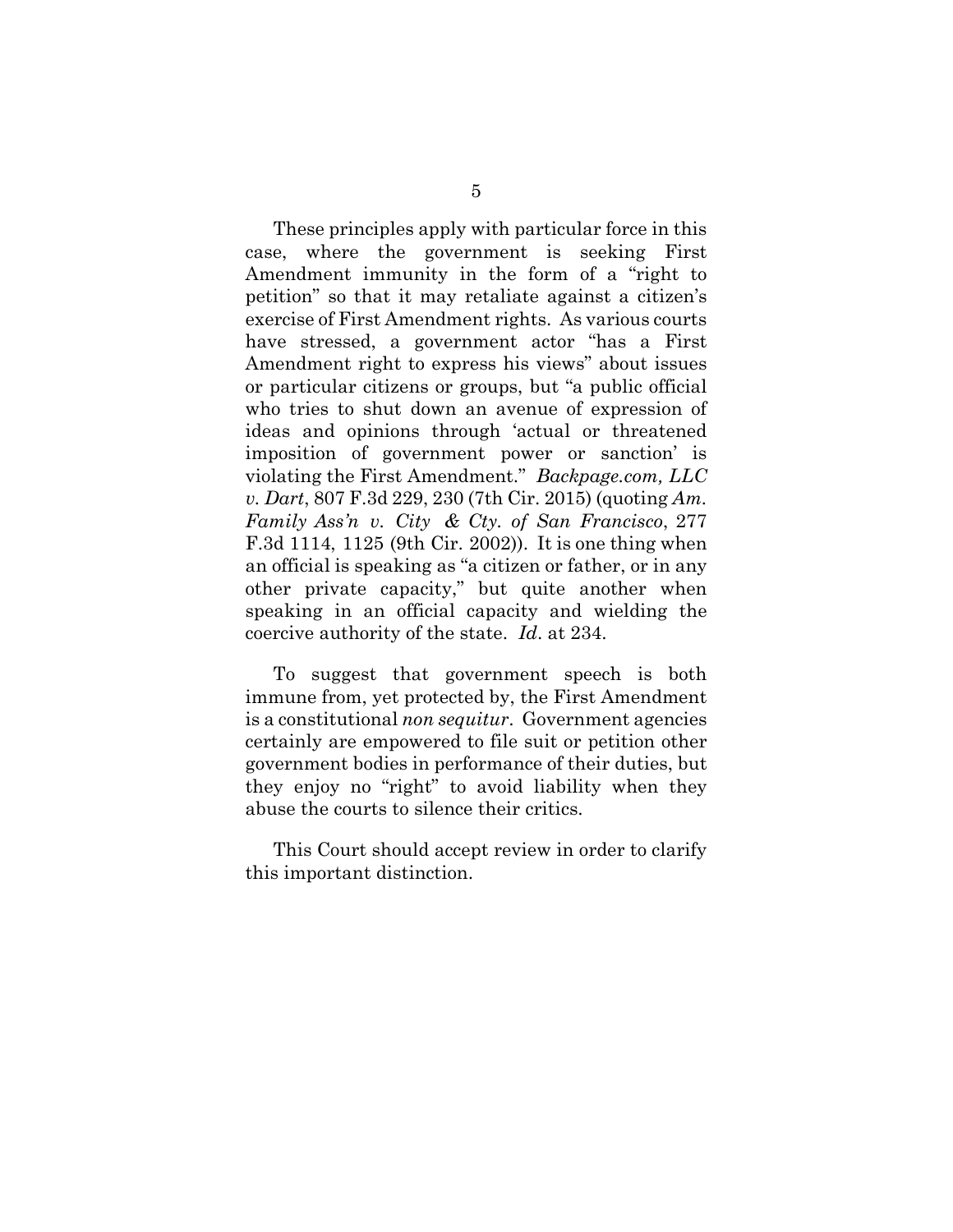### **II. THE COURT SHOULD ACCEPT REVIEW TO RESOLVE A SPLIT BETWEEN THE CIRCUITS**

This Court also should grant the Petition because the circuit courts are divided as to whether the *Noerr-Pennington* doctrine extends to state actors, as the Third Circuit acknowledged. App. 14a-16a. It noted different degrees of scrutiny have been applied to restrictions on government speech, and that such variability "is compounded here because there is some confusion over *Noerr-Pennington*'s applicability to state actors." App. 15a. Yet the Third Circuit did nothing to help clear up the confusion. Only this Court can do that.

The Fifth Circuit has held that "*Noerr–Pennington* protection does not apply to the government, of course, since it is impossible for the government to petition itself within the meaning of the first amendment." *Video Int'l Prod. Co. v. Warner-Amex Cable Commc'ns Corp*., 858 F.2d 1075, 1086 (5th Cir. 1988). The Third Circuit below reached the opposite conclusion, but did not explain the basis for its disagreement with the Fifth Circuit other than to say "we have already declined to adopt that view." App. 16a (citing *Mariana v. Fisher*, 338 F.3d 189 (3d Cir. 2003)). In *Mariana*, the Third Circuit discussed the issue more fully (including the basis for the court's disagreement with the Fifth Circuit), *id*. at 197-200, but neither it, nor any of the cases it cites, addressed the nature of government speech (or its "right" to petition) and the extent to which it can be "protected" by the First Amendment.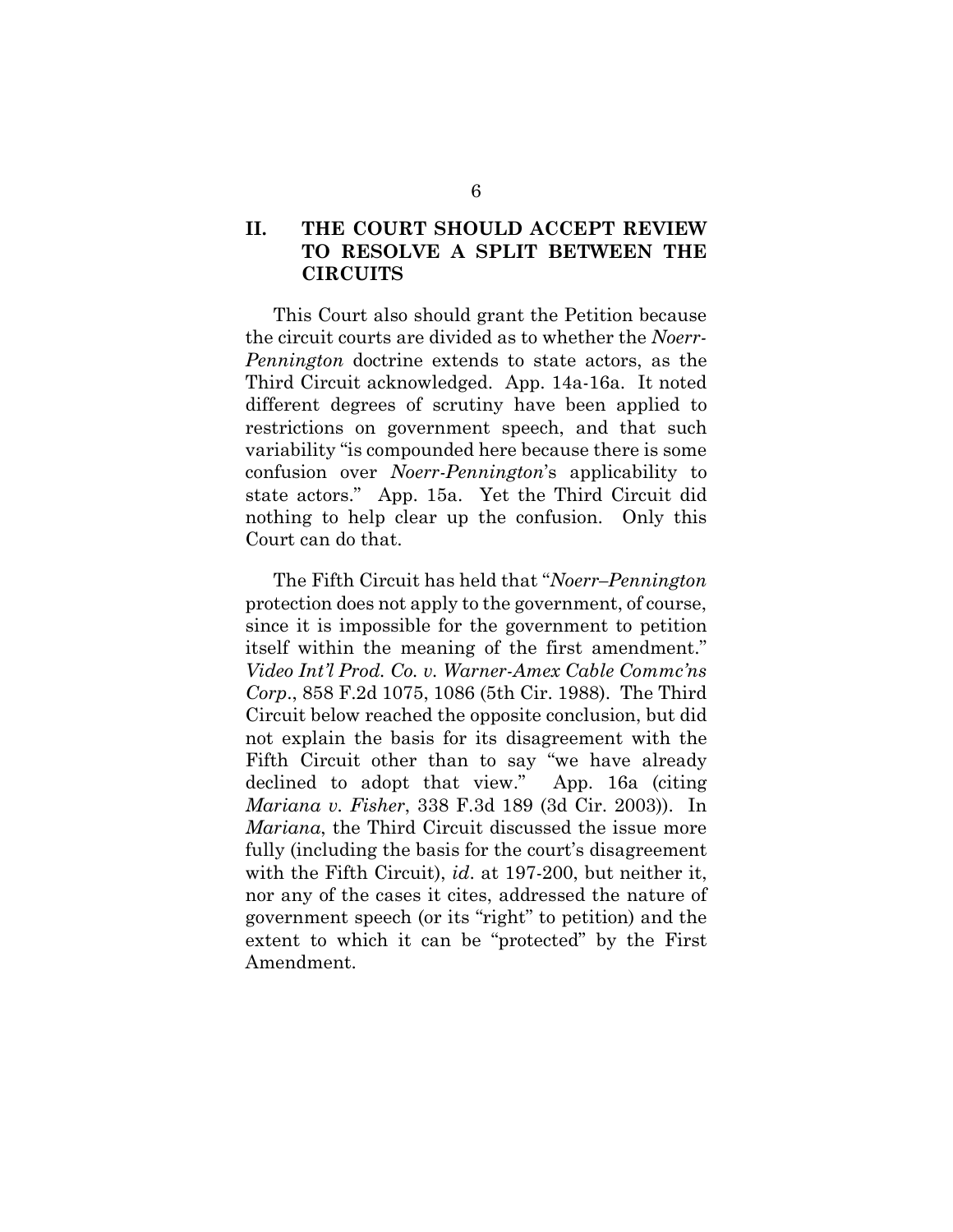The *Mariana* court invoked both *Manistee Town Center v. City of Glendale,* 227 F.3d 1090 (9th Cir. 2000), and *Miracle Mile Assocs. v. City of Rochester,* 617 F.2d 18 (2d Cir. 1980), but neither of those cases addressed the concept of First Amendment protections for government speech. The Second Circuit in *Miracle Mile* did not discuss "the public versus private dichotomy" at all, and the Ninth Circuit in *Manistee Town Center* acknowledged the application of *Noerr-Pennington* was a "question of first impression." *Mariana*, 338 F.3d at 200 (quoting *Manistee Town Center*, 227 F.3d at 1093). It applied *Noerr-Pennington* only because it concluded that doing so "is consistent with the 'representative democracy' rationale enunciated by the Supreme Court in *Noerr*." *Id*. That rationale equates to the exercise government *power* to serve constituents, not the *right* of constituents to petition government.

These cases all predated this Court's explication of the government speech doctrine, and its conclusion that such speech is generally not subject to First Amendment limits. *Walker*, 576 U.S. at 207; *Summum*, 555 U.S. at 467; *Johanns,* 544 U.S. at 553. But just as the First Amendment does not bar the government from subjecting its own speech to restrictions that are anathema for private speech (such as prior restraint or viewpoint discrimination), the First Amendment does not protect government speech either, as the Bill of Rights is not the source of the state's authority to engage in expressive activities. Accordingly, the fundamental rationale for *Noerr-Pennington* immunity is missing where state speech is concerned.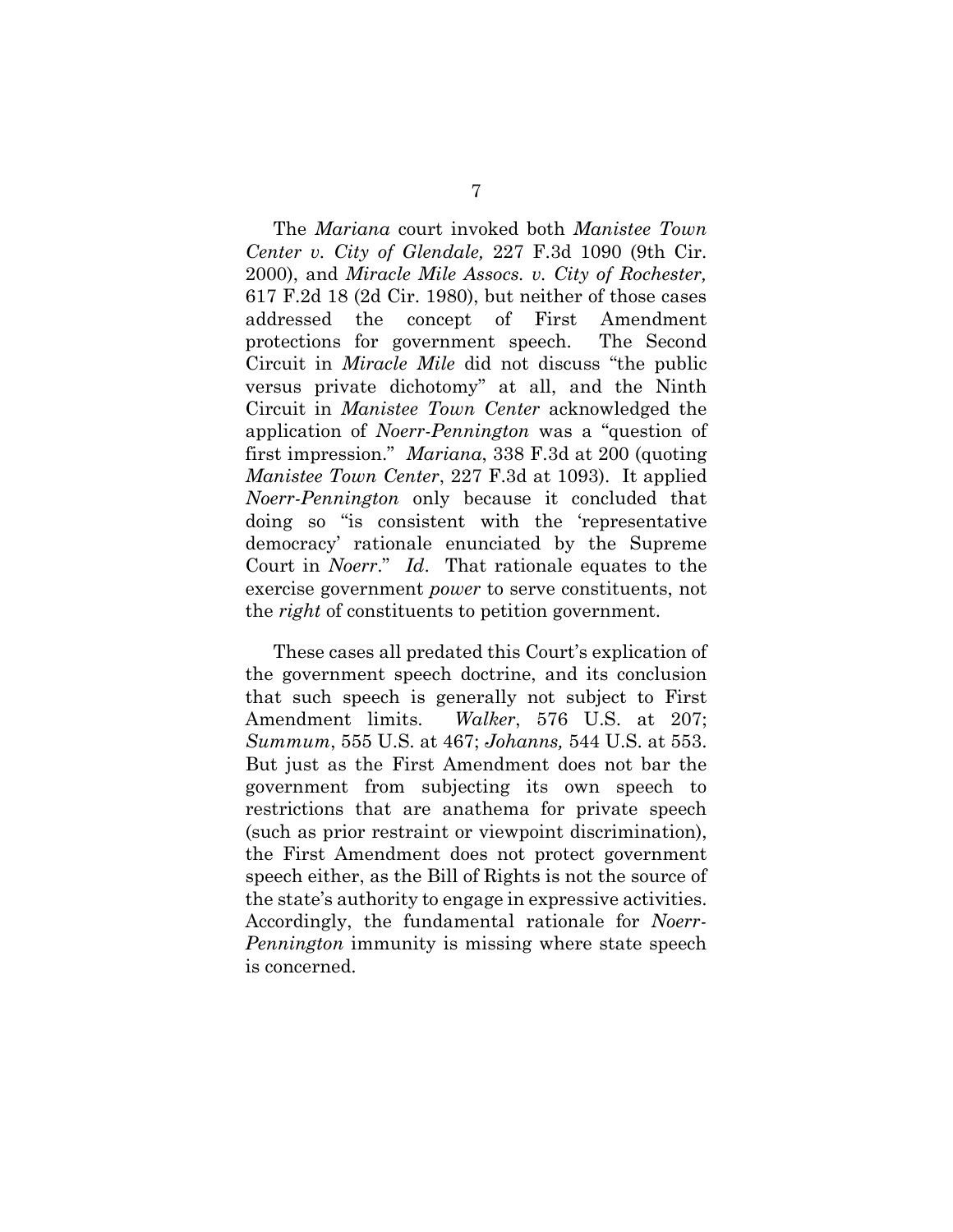The question could not be more ironic, for the issue here is whether the government may "petition" the courts to retaliate against a citizen for engaging in activity that unquestionably *is* protected by the First Amendment. It is well-established that the government may not take direct action to retaliate against disfavored speakers. *Hartman v. Moore*, 547 U.S. 250, 256 (2006) ("the First Amendment prohibits government officials from subjecting an individual to retaliatory actions"); *Lozman v. City of Rivera Beach*, 138 S. Ct. 1945 (2018). It is equally settled that government may not achieve the same result indirectly, by threatening speakers or publishers it dislikes. *Bantam Books, Inc. v. Sullivan*, 372 U.S. 58, 64-72 (1963). And, of course, "[w]hat a State may not constitutionally bring about by means of a criminal statute is likewise beyond the reach of its civil law of libel." *N.Y. Times Co. v. Sullivan*, 376 U.S. 254, 277 (1964) (footnote omitted).

It would be perverse indeed if the government could bypass these constitutional rules by claiming a First Amendment "right" to petition and filing frivolous civil actions to punish protected speech. The Court should grant review to resolve this disagreement between the circuit courts.

#### **CONCLUSION**

For the reasons set forth above, this Court should grant the Petition for Certiorari.